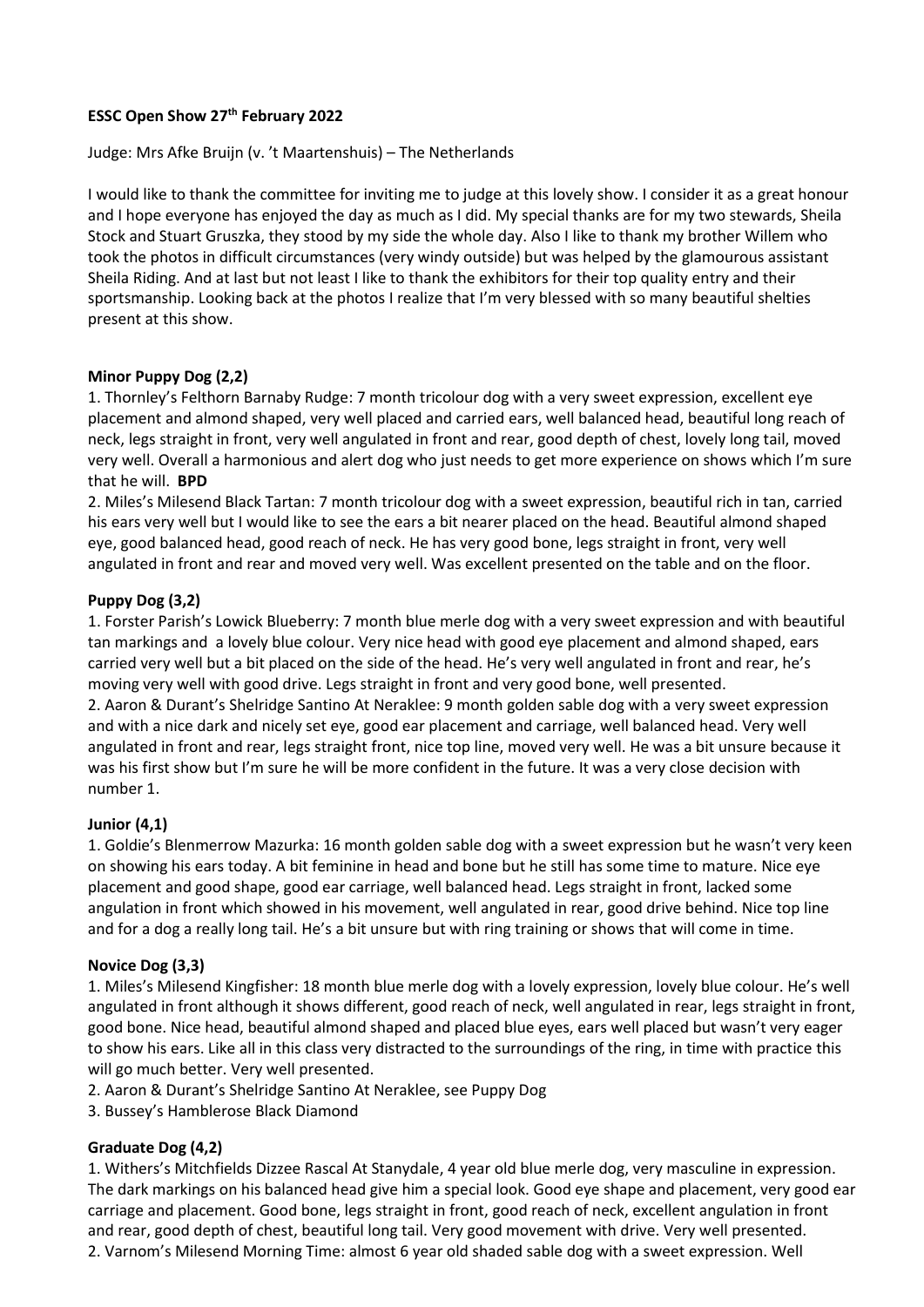balanced head with good placed dark eyes, ears are just tipping but that doesn't spoil the expression. Legs straight in front, good reach of neck, the lacking of angulation in front could have an effect on his movement, angulation in rear is good. Nice top line, very well presented, very alert.

## **Post Graduate (6,6)**

1. Morrison's Ketim Final Edition: almost 3 year old shaded sable dog with a super sweet expression and elegant outline. Very well balanced head with perfect shaped and placed eyes, correct ears and a good reach of neck. Legs straight in front, correct angulation in front and in rear, beautiful top line and a long tail. He moves very well and is excellent presented, he is a lovely appearance. **reserve BD**

2. Gruszka's Japaro Timeless Design For Samphrey: almost 3 year old golden sable with a full white collar. Nicely balanced head with beautiful dark eyes, well placed and well-shaped, ears placed very well and carriage is excellent, lovely reach of neck. Legs straight in front, good angulation in front and rear, lovely top line, lovely long tail. Moved very well and is excellent presented.

3. Varnom's Milesend Blue Jeans

# **Limit Dog (3,3)**

1. Hull's Mohnesee's Dream Date Of Lizmark Jw: 4 year old sable dog in a very rich coat with a very sweet expression. Well balanced head with a bit small but nice almond shaped eye with good placement, ear carriage and placement very good, very alert. Angulation in front and rear is good, he's turning his right elbow a bit out but he moves well, a beautiful long tail and is presented very well.

2. Daniels & Taylor's Pepperhill Cruise Control: 5 year old blue merle dog with a lovely top line and a long reach of neck. Balanced head with a bit big eye, alert ears although right ear is tending to go up. Very good angulation in front and rear, good depth of chest, long tail, very harmonious dog, I only wished he was moved a bit faster. Very nice presented.

3. Mrs S A Moore's Sanscott Limited Edition

# **Open Dog (0)**

## **Special Open Dog (Sable & White) (4,3)**

1. Mrs S A Moore's Sanscott Limited Edition: 4 year old sable dog in great coat with a lovely expression. Balanced head with a nice shaped and placed eye and good ear carriage, showing himself very well. Legs straight in front, angulation in front and rear could be a bit better which shows in his movement. Nice reach of neck and presented very well.

2. Mrs D Moore's Torinska River Romeo For Shetlo: 3,5 year old sable harmonious dog with a lovely silhouette, I wished him a bit smaller in head and body. Lovely dark eyes, good shape and placement, good carried ears but placed a bit wide. Legs straight in front, very good angulation in rear and front which he shows in his good movement. Very well presented.

3. Goldie's Blenmerrow Mazurka

# **Special Open Dog (Tricolour, B&T or B&W) (3,2)**

1. Withers's Felthorn Cover Story: 2,5 year old tricolour dog with a very sweet expression and beautiful outline. Balanced head with a good shaped and placed eye, very well ear carriage and placement, very alert. Legs straight in front, good reach of neck, excellent angulation in front and rear which gives him a flowing movement. Good depth of chest, excellent presented. **BD, reserve BIS and BOS**

2. Pattison's Kyleburn Romulus: 4 year old tricolour dog with a sweet expression. Well balanced head with good ear and eye placement, very alert. Legs straight in front, angulation in front good, in rear could be a bit better although he moved very nicely with sufficient drive. Very good reach of neck and good depth of chest. Today he doesn't like to show himself.

# **Special Open Dog (Blue Merle) (2,2)**

1. Aaron's Shelridge Toastmaster: 4 year old blue merle dog with an excellent colour with a lovely expression. Balanced head with a lovely shaped and placed eye, ear carriage and placement is excellent. Good bone, legs straight in front, angulation in front and rear is good, good regular movement, good reach of neck. Lovely silhouette, presented very well.

2. Ayres's Gemette Gone Platinum: 10 month old blue merle dog with a sweet expression and a lovely outline. Balanced head with good shape and placement of eye, good carriage and placement from the ears. Good reach of neck, a bit narrow in front, lacking some angulation in front, good angulation in rear, lovely tail, good movement. Due to the stressful journey to the show he's a bit stressed but with more practice and time he will do very well on future shows.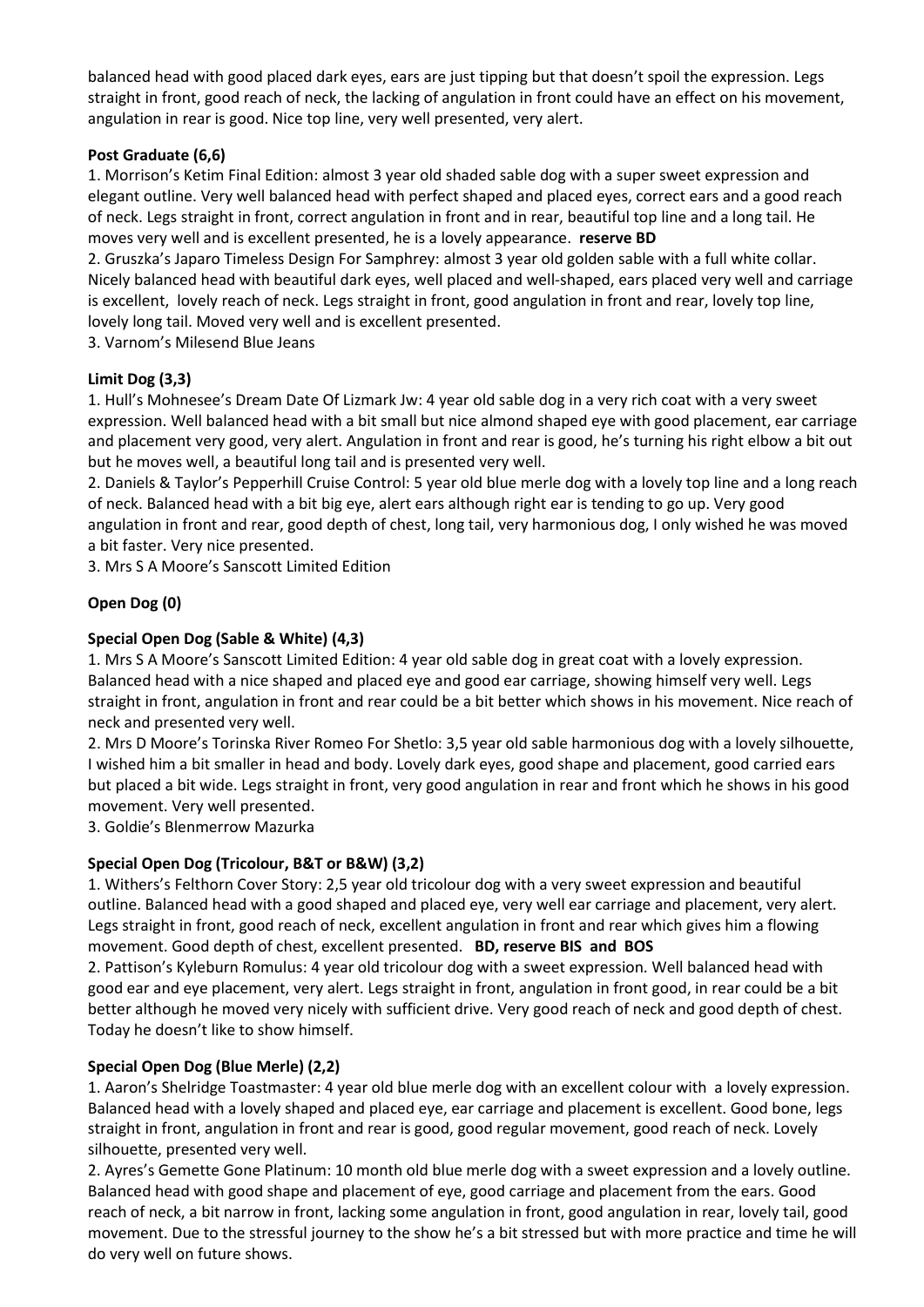## **Veteran Dog (2,2)**

1. Pattison's Kyleburn Everlasting Dream: 7,5 year old shaded sable dog who doesn't show his age at all and with a very nice outline. Balanced head with nicely placed eyes and ears. Legs straight in front, very good angulation in front and rear, good reach of neck, moved well. Presented very well. **BVD** 2. Varnom's Milesend Sea Captain: just 7 year old shaded sable dog with a sweet expression. Balanced head with good eye and ear placement, ears could tip a bit more. Good reach of neck, sufficient angulation in front and good angulation in rear, straight legs in front. Very alert and presented with love.

## **Special Beginners Dog (1,0)**

#### **Minor Puppy Bitch (5,4)**

1. Matthews's Esterbon Time Will Tell: almost 9 months old blue merle bitch with a graceful appearance. Very nice colour of blue merle, very feminine in head with lovely shaped and placed eyes, she's using her ears very well, lovely long reach of neck. Legs straight in front, good bone, excellent angulation in front and rear, lovely outline and a lovely long tail. She moved very well, presented very well and with some more practice and time I love to see her back on shows. **BPB and BPIS**

2. Miles's Milesend Gold Blend: 8 month old sable bitch with a very lovely expression, opposite to my number 1 she's going to the maximum size and I hope she stays like this. Very well balanced head, perfect shaped and placed eyes, ears carried and placed very well, long reach of neck, legs straight in front, excellent angulation in front and in rear, good bone, lovely coat. She moved very good and is presented very well. 3. Mrs S A Moore's Kyleburn Almost A Dream

#### **Puppy Bitch (2,1)**

1. James's Valmay In Vogue: 11 month sable bitch with an overall harmonious appearance. Very well balance head with nice dark eyes well placed and shaped, good ear carriage and a nice reach of neck. Legs straight in front, well angulated in front and rear, good outline, moved very well, very alert and is excellent presented.

#### **Junior Bitch (5,5)**

1. Bray's Jontygray Trice As Nice By Lianbray: 1 year old tricolour bitch with an eye-catching appearance. Very sweet expression, well balanced head, eyes well shaped and well placed, good ear carriage and placement, lovely long reach of neck. Legs straight in front, excellent angulation in front and in rear, lovely outline, moved very glamorous, lovely long tail. Very alert, overall very harmonious and excellent presented. **BB and BIS** 2. Miles's Milesend Goldspun: 15 month old sable bitch with a very sweet expression and with a lovely outline. Well balanced head with well-shaped and place eyes, perfect ear carriage and placement and a good reach of neck. Legs straight in front, excellent angulation in front and in rear, moved excellent, good depth of chest. She's very alert and is very well presented.

3. James's Valmay In Vogue

#### **Novice Bitch (4,4)**

- 1. Bray's Jontygray Trice As Nice By Lianbray: see Junior Bitch **BB and BIS**
- 2. Matthews's Esterbon Time Will Tell: see Minor Puppy Bitch **BPB and BPIS**
- 3. Rule's Bleatarn Gee Whizz

## **Graduate Bitch (5,5)**

1. Whittinton's Tighness The Tide Is High: 7 year old golden sable bitch in a shining appearance. Very well balanced head with a very feminine expression, eyes well placed and shaped, ears perfect carried and very alert, beautiful long reach of neck. Legs straight in front, good bone, very good angulation in front and rear, good depth of chest, lovely outline, moved very flowing. Excellent presentation.

2. Miles's Milesend Moondancer: 17 months old tricolour bitch with a sweet expression. Well balanced head, nice shaped and placed eye which I preferred a tiny smaller, ears are carried very nice. Already shows like a pro. Legs straight in front, very good angulation in front and in rear, good depth of chest and moved very well. Very well presented.

3. Daniels & Taylor's Pepperhill Jive Talking

#### **Post Graduate Bitch (5,3)**

1. Withers's Neraklee Naomi At Stanydale: 4 year old tricolour bitch with an overall feminine appearance. Lovely head, eyes I preferred a bit smaller but nicely shaped and placed, very good ear carriage and placement.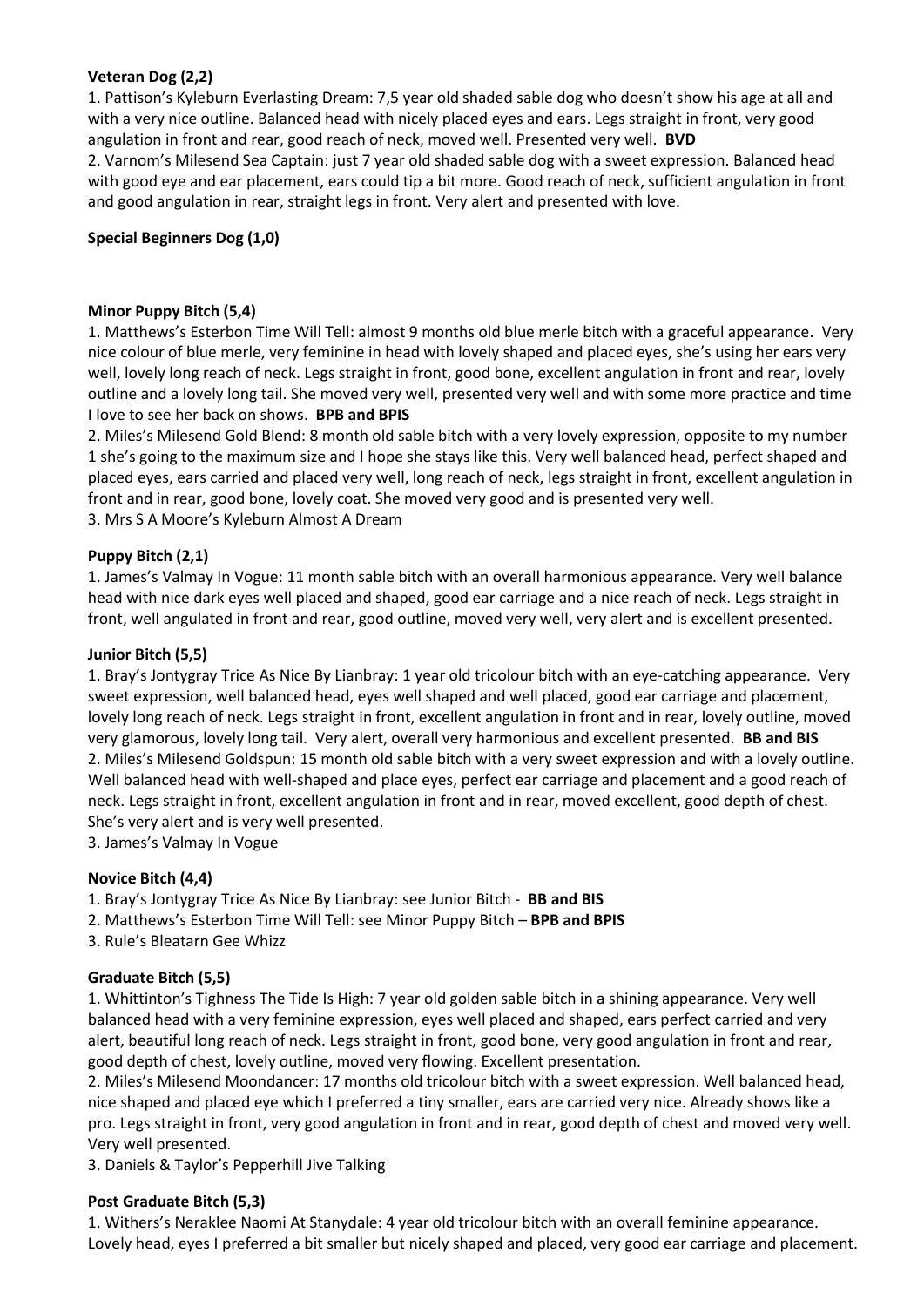Legs straight legs in front but slightly wide placed, good bone, very well angulated in front and rear, long tail, beautiful outline. Moved very good and was very well presented.

2. Morrison's Ketim Future Edition: almost 3 years old shaded sable bitch with a very sweet expression. Well balanced head, well placed and lovely shaped eye, good ear carriage, placement a bit to the side. Very long reach of neck, legs straight in front, very good angulation in front and sufficient in rear, lovely outline. Moved very well and was presented excellent.

3. Mrs S A Moore's Sanscott Sweet Edition

## **Limit Bitch (4,3)**

1. Whittington's Esterbon Three Kisses For Tighness Jw: 5 year old tricolour bitch, an outstanding appearance with lovely rich tan markings. Very well balanced head, beautiful dark eyes well shaped and placed, perfect ear carriage and placement. Legs straight in front, lovely long reach of neck, very well angulated in front and in rear, good depth of chest, lovely outline and a long tail. She's excellent mover and is excellent presented.

## **reserve BB**

2. Aaron's Kyleburn Sibylla At Shelridge: 4 year old golden sable bitch, a lovely appearance, a very rich coat, a lot of dogs would be envious about it. A very sweet expression, well balanced head, nice shaped and placed eyes, good ear carriage and good reach of neck. Legs straight in front, very good angulation front and rear, lovely top line and a beautiful long tail. Gained a bit weight during lockdown but nevertheless moved very well. Is very well presented.

3. Atkins's Jontygray Kiss N' Tell

## **Open Bitch (4,4)**

1. Withers's Mitchfields Fashion Girl At Felthorn: 4 year old blue merle bitch with an beautiful harmonious silhouette. Well balanced head with well-shaped and well placed eyes, good ear carriage, left ear is tipping a bit more at the moment. Legs straight in front, good bone, long reach of neck, very good angulation in front and rear, lovely outline and a beautiful long tail. Movement is very flowing and she's presented excellent. 2. Rule's Bleatarn Gee Whizz: 4 year old sable bitch with a lovely expression. Well balanced head, nice placed and shaped eye, good ear carriage and placement, very alert. Good reach of neck, good angulation in front and rear, lovely long tail, moved very well but could lose a bit of weight. Presented excellent. 3. Mjalova's Zuna Iš Žvaigdes (Imp LIT)

## **Special Open Bitch (Sable & White) (6,5)**

1. Bray's Lianbray Laced With Gold: 3,5 year old sable bitch with a sweet expression and a rich coat. Well balanced head, nicely placed and shaped eye, ear carriage is good, placement a bit wide. Legs straight legs in front, sufficient reach of neck, well angulated in front and in rear, long tail, good depth of chest. She moves very flowing and is presented very good.

2. Gruska's Samphrey Sea Breeze: 8 year old shaded sable bitch who does look beautiful for her age. Well balanced head, sweet expression, I wished her eyes were a bit smaller, ears very attent. Legs straight in front, well angulated in front and rear, good depth of chest and a good reach of neck. She moved very well around the ring, good presentation.

3. Mrs S A Moore's Sanscott Sweet Edition

## **Special Open Bitch (Tricolour, B&T or B&W) (1,1)**

1. Wallis's Shougies Nightstar: almost 3 years old tricolour bitch, a lovely appearance. Well balanced head with a good dark placed eyes, eyes are a bit round, beautiful ear placement and carriage which gives a sweet expression. Legs straight in front, lacking angulation in front, good angulation in rear, beautiful long tail, nice top line. Good movement and overall a lovely silhouette. Good presentation.

## **Special Open Bitch (Blue Merle) (0,0)**

## **Veteran Bitch (6,4)**

1. Gruszka's Samphrey Shades Of Blue Sh.cm Vw: a 10 year old blue merle bitch in very good condition and a gorgeous appearance. Very well balanced head with a lovely shaped and placed eye, ear placement and carriage very good and a very good reach of neck, sweet expression. Legs straight in front, very good angulation in front and rear which gives her a very sound movement. Good depth of chest, overall very harmonious. Very well presented. **BVB and BVIS**

2. Ayres's Gemette Gone Midnite: a 8 year old tricolour bitch also in a good condition and with a sweet expression. Well balanced head with good shaped and placed eyes, good ear carriage and placement, right ear wants to go up now and then, very alert and very friendly. Legs straight in front, well angulated in front and